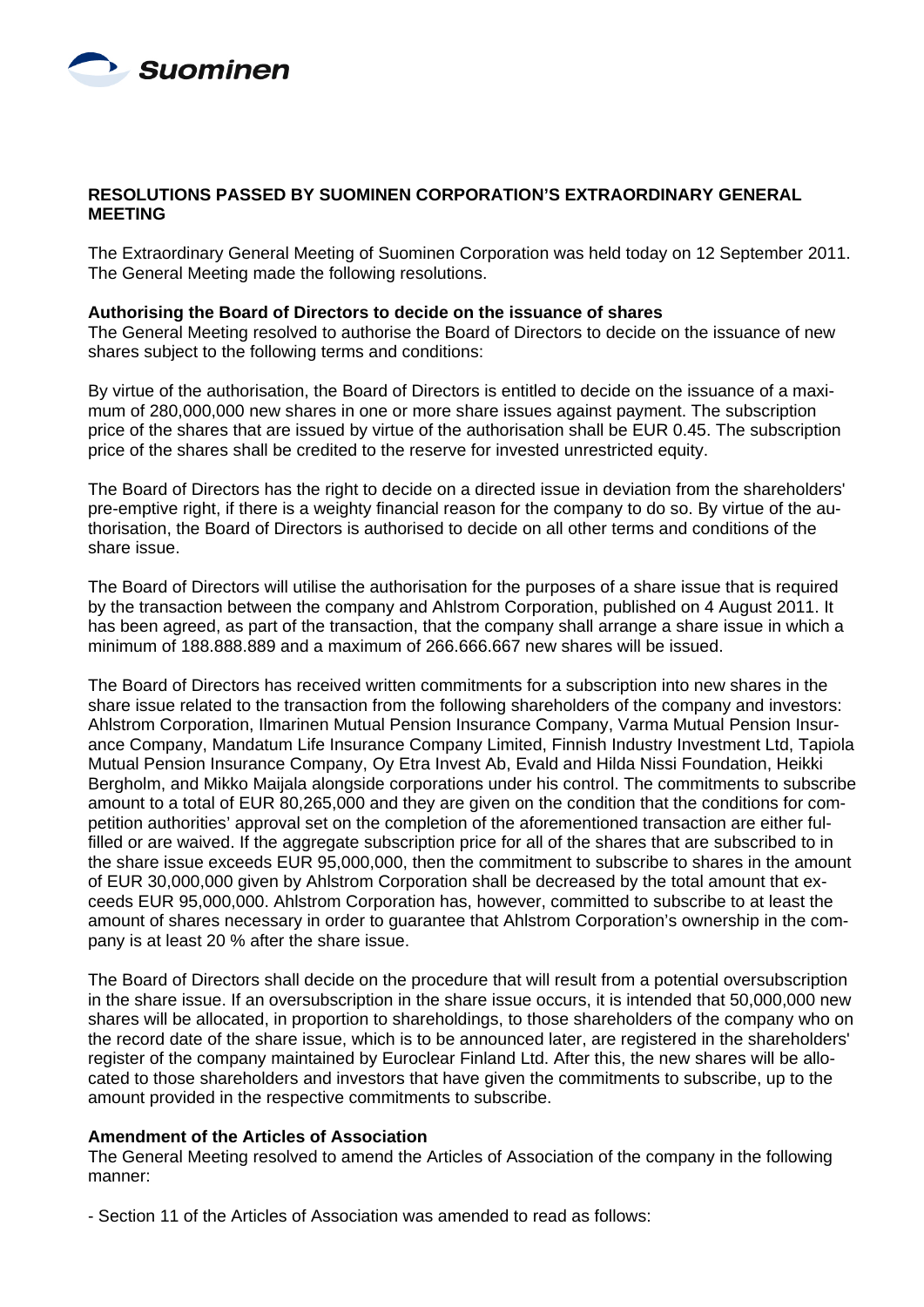

### "11 §

# Notice of General Meeting of Shareholders

Notice of the General Meeting of Shareholders shall be announced on Company's website no earlier than two (2) months and no later than three (3) weeks prior to the General Meeting of Shareholders, however, at least nine (9) days prior to the record date of the General Meeting of Shareholders. In addition, the Company may, if so decided by the Board of Directors, within the same time announce the time and place of the General Meeting of Shareholders as well as the address of the Company's website in one newspaper."

- The second paragraph of section 12 with regard to voting restrictions was deleted. After the amendment section 12 reads as follows:

# "12 §

Informing of participation in General Meeting of Shareholders

In order to participate in the General Meeting of Shareholders, a shareholder must inform the Company of the participation at the latest on the date mentioned in the notice. The date may not be earlier than ten (10) days before the General Meeting of Shareholders."

- Section 14 regarding the redemption obligations was deleted in its entirety.

The resolution of the Extraordinary General Meeting regarding the amendment of the Articles of Association is conditional and will only come into effect upon the completion of the transaction between the company and Ahlstrom Corporation, announced on 4 August 2011.

#### **Resolution on the remuneration of the members of the Board of Directors**

The General Meeting resolved that the members of the Board of Directors elected at the Extraordinary General Meeting will be paid the following remuneration for a term of office lasting until the Annual General Meeting of 2012: EUR 31,500 for the Chairman of the Board of Directors, EUR 23,650 for the Deputy Chairman of the Board of Directors, and EUR 17,650 for each other member of the Board of Directors. In addition, each member of the Board of Directors will receive additionally an attendance allowance of EUR 500 per each meeting of the Board of Directors held in the home country of respective member, and an attendance allowance of EUR 1,000 per each meeting of the Board of Directors held elsewhere than in the home country of respective member. The remuneration (excluding the attendance allowances) will be paid so that 60 % of the remuneration will be paid in cash and 40 % will be paid in Suominen Corporation's shares purchased from the market.

The resolution of the Extraordinary General Meeting regarding the remuneration of the members of the Board of Directors is conditional and will only come into effect upon the completion of the transaction between the company and Ahlstrom Corporation, announced on 4 August 2011.

# **Resolution on the number of members of the Board of Directors and election of members of the Board of Directors**

The General Meeting resolved that the number of members of the Board of Directors shall be five. Furthermore, the General Meeting elected Mr. Risto Anttonen, Mr. Jorma Eloranta, Mr. Mikko Maijala, Mr. Heikki Mairinoja and Ms. Suvi Hintsanen as the members of the Board of Directors.

The resolutions of the Extraordinary General Meeting regarding the number of members of the Board of Directors and the election of members of the Board of Directors are conditional and will only come into effect upon the completion of the transaction between the company and Ahlstrom Corporation, announced on 4 August 2011.